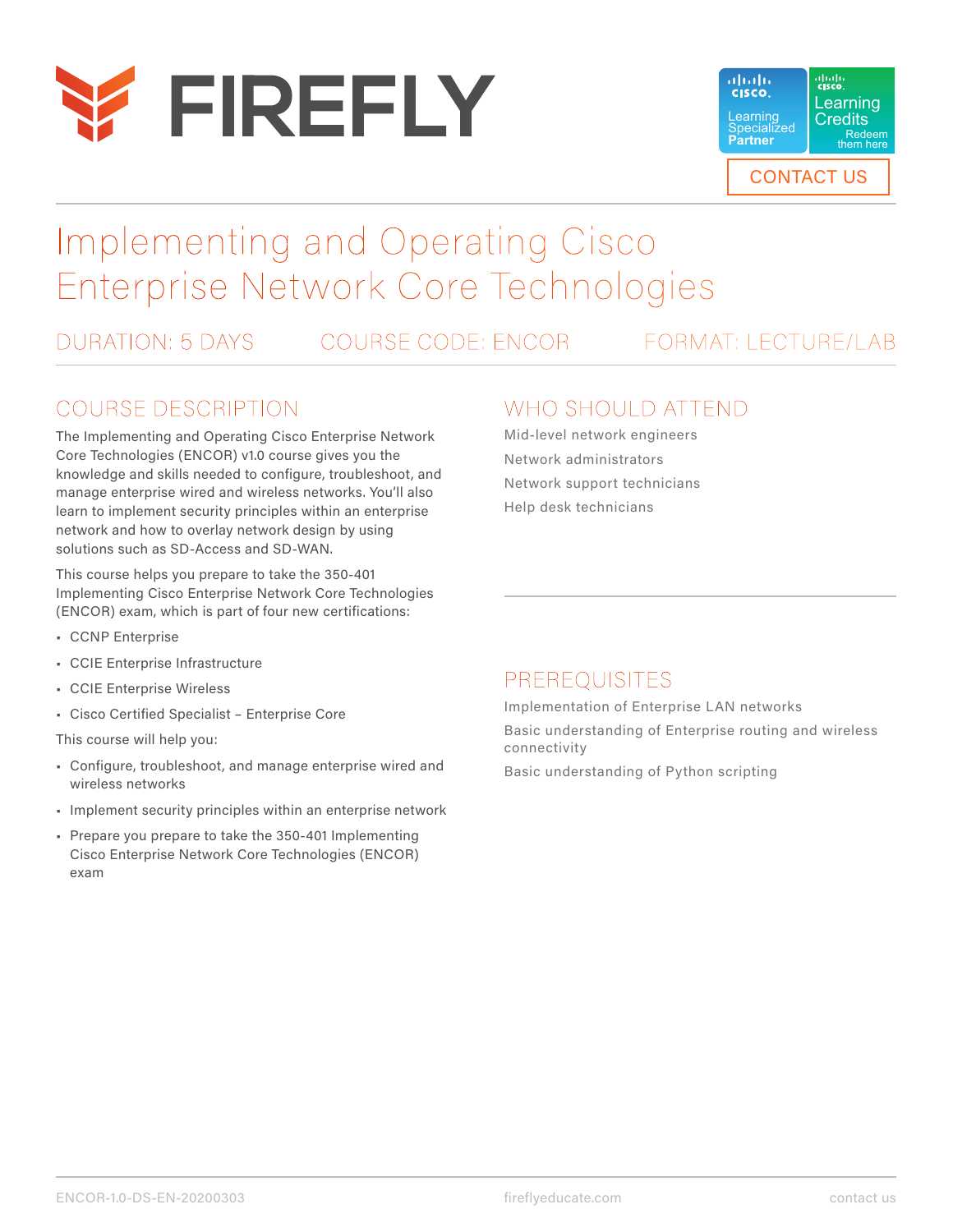

### LEARNING OBJECTIVES

Illustrate the hierarchical network design model and architecture using the access, distribution, and core layers

Compare and contrast the various hardware and software switching mechanisms and operation, while defining the Ternary Content

Addressable Memory (TCAM) and Content Addressable Memory (CAM), along with process switching, fast switching, and Cisco Express Forwarding concepts

Troubleshoot Layer 2 connectivity using VLANs and trunking

Implementation of redundant switched networks using Spanning Tree Protocol

Troubleshooting link aggregation using Etherchannel

Describe the features, metrics, and path selection concepts of Enhanced Interior Gateway Routing Protocol (EIGRP)

Implementation and optimization of Open Shortest Path First (OSPF)v2 and OSPFv3, including adjacencies, packet types, and areas, summarization, and route filtering for IPv4 and IPv6

Implementing External Border Gateway Protocol (EBGP) interdomain routing, path selection, and single and dualhomed networking

Implementing network redundancy using protocols including Hot Standby Routing Protocol (HSRP) and Virtual Router Redundancy Protocol (VRRP)

Implementing internet connectivity within Enterprise using static and dynamic Network Address Translation (NAT)

Describe the virtualization technology of servers, switches, and the various network devices and components

Implementing overlay technologies such as Virtual Routing and Forwarding (VRF), Generic Routing Encapsulation (GRE), VPN, and Location Identifier Separation Protocol (LISP)

Describe the components and concepts of wireless networking including Radio Frequency (RF) and antenna characteristics, and define the specific wireless standards

Describe the various wireless deployment models available, include autonomous Access Point (AP) deployments and cloud-based designs within the centralized Cisco Wireless LAN Controller (WLC) architecture

Describe wireless roaming and location services

Describe how APs communicate with WLCs to obtain software, configurations, and centralized management

Configure and verify Extensible Authentication Protocol (EAP), WebAuth, and Pre-shared Key (PSK) wireless client authentication on a WLC

Troubleshoot wireless client connectivity issues using various available tools

Troubleshooting Enterprise networks using services such as Network Time Protocol (NTP), Simple Network Management Protocol (SNMP), Cisco Internetwork Operating System (Cisco IOS®) IP Service Level Agreements (SLAs), NetFlow, and Cisco IOS Embedded Event Manager

Explain the use of available network analysis and troubleshooting tools, which include show and debug commands, as well as best practices in troubleshooting

Configure secure administrative access for Cisco IOS devices using the Command-Line Interface (CLI) access, Role-Based Access Control (RBAC), Access Control List (ACL), and Secure Shell (SSH), and explore device hardening concepts to secure devices from less secure applications, such as Telnet and HTTP

Implement scalable administration using Authentication, Authorization, and Accounting (AAA) and the local database, while exploring the features and benefits

Describe the enterprise network security architecture, including the purpose and function of VPNs, content security, logging, endpoint security, personal firewalls, and other security features

Explain the purpose, function, features, and workflow of Cisco DNA Center™ Assurance for Intent-Based Networking, for network visibility, proactive monitoring, and application experience

Describe the components and features of the Cisco SD-Access solution, including the nodes, fabric control plane, and data plane, while illustrating the purpose and function of the Virtual Extensible LAN (VXLAN) gateways

Define the components and features of Cisco SD-WAN solutions, including the orchestration plane, management plane, control plane, and data plane

Describe the concepts, purpose, and features of multicast protocols, including Internet Group Management Protocol (IGMP) v2/v3, Protocol-Independent Multicast (PIM) dense mode/sparse mode, and rendezvous points

Describe the concepts and features of Quality of Service (QoS), and describe the need within the enterprise network

Explain basic Python components and conditionals with script writing and analysis

Describe network programmability protocols such as Network Configuration Protocol (NETCONF) and RESTCONF

Describe APIs in Cisco DNA Center and vManage